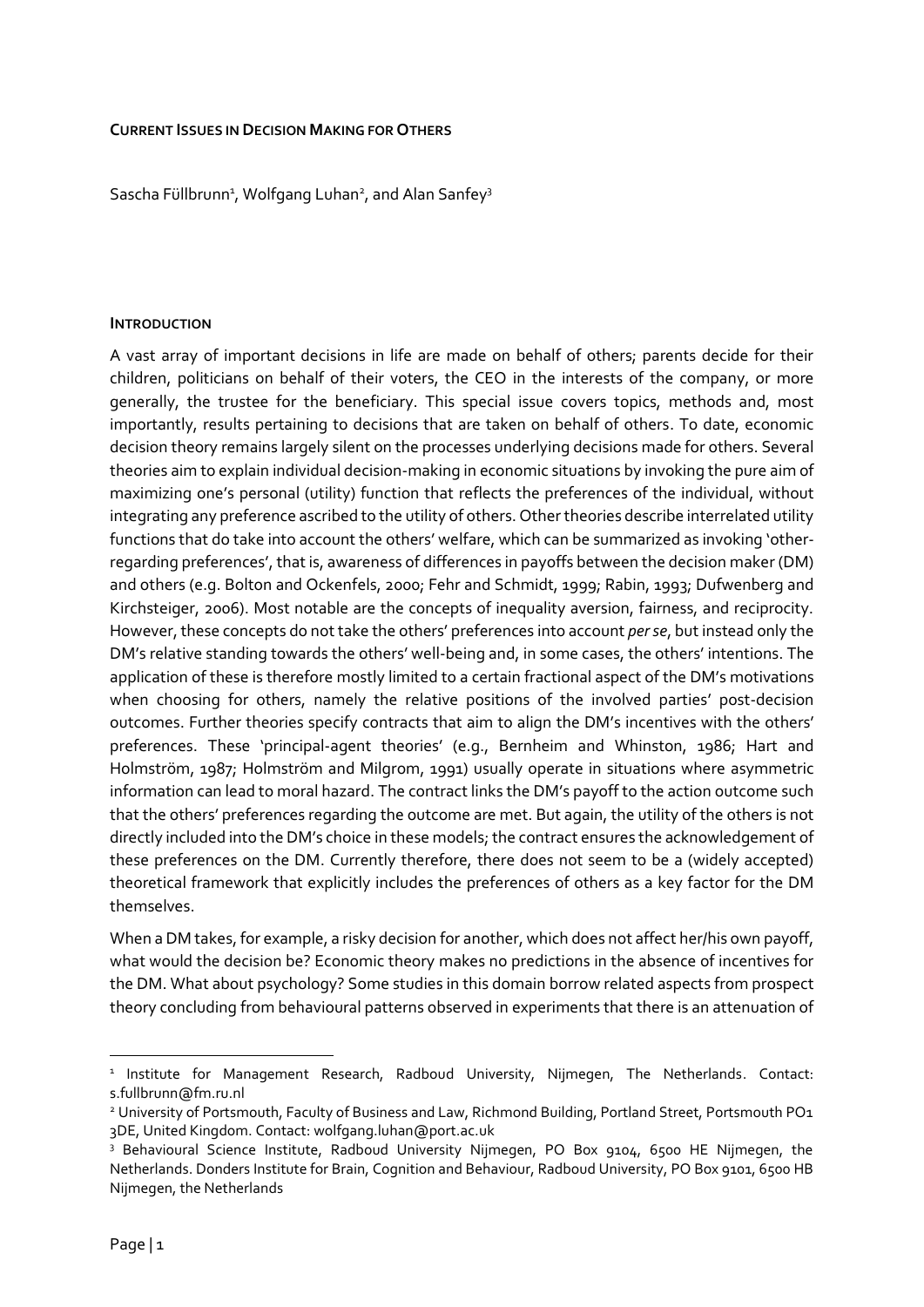the fourfold pattern of risk (e.g., Pahlke, Strasser, and Vieider, 2015; Tversky and Kahnemann, 1992). The key concept here is the presence of 'psychological distance' between a decision made for self (dmfs) and a decision made for others (dmfo). For example, under dmfs the DM might have a particular loss aversion parameter  $\lambda_{dmfs} = 2.8$  but under dmfo, loss aversion is less severe – as the risk affects another person – and might become  $\lambda_{dmfo} = 1.3$ , thus increasing risk taking for others (e.g. Füllbrunn and Luhan, 2018). Hence, the decision environment changes the perspective of the DM, but the difference is a psychological effect within the person, e.g. due to a reduction in emotions, regret, or perception of payments when making decisions for others.

However, when uncertainty about states of the world come into play current theories of risky decision making for others are sometimes in conflict which each other; psychology suggests that people take more risk with other people's money due to differences in the perception and value of possible outcomes. Beisswanger et al (2003), for example, report that potential negative outcomes of risky decisions play a larger role in decisions for one self than for others ,which in part explains the observed reduction in loss aversion in dmfo (e.g. Füllbrunn and Luhan, 2018). In contrast, the theory of social responsibility predicts more conservative approaches to decisions taken for others, with lower levels of risk taking and even a higher level of effort due to a feeling of responsibility (Bolton, Ockenfels, and Stauf, 2015; Charness, 2000; Charness and Jackson, 2009).

This lack of a consistent theory has encouraged researchers in both economics and psychology to undertake experiments in search of a general pattern for the unique motivating factors in dmfo that could eventually lead to the construction of a comprehensive theory. In particular, in the last couple of years more than 70 papers across disciplines have been published to explore the special case of decisions for others (the results are not consistent though, see Polman and Wu, this issue.), and this issue is the fruits of much of this work.

Having being interested in this important topic for several years, we (Wolfgang and Sascha) suggested the special issue on dmfo to this journal as we were already planning a workshop on this topic. This took place at Radboud University in Nijmegen, the Netherlands, in July 2018, <sup>4</sup> and researchers from various disciplines from all over the world joined us. We selected 23 oral presentations and five poster presentations, and had a fruitful, interdisciplinary, scientific discussion with more than 40 participants. Notably, we implemented a new computer-aided brainstorm session to discuss the topic and generate new ideas moderated by Etiënne Rouwette from the Institute of Management Research using *meetingsphere*, a browser embedded software. First, the participants provided individual and anonymous statements addressing the question "*What are the empirical insights we have so far about dmfo?*" The approximately 150 statements were categorized in folders, i.e. risk preferences, methodology, time preferences, social preferences, individual characteristics, theory, among others. This first task showed that dmfo as a topic is quite broad and that there is a long list of relevant findings available, though often relating to different, and partly distinct, subquestions. The second question was "*What are the questions we would like to answer with dmfo*?" Here most of the statements circled around the specific characteristics of the decision-maker and the other, for example their relationship to each other, the decision environment, how to organize a conceptual model of the situation regarding preferences, beliefs, emotions, cognition, and to what extent delegation plays a role. Again, we found that the topic is simply too broad to outline a conceptual model in the short time we had available (though note that Tunney and Ziegler (2015) have already presented a first attempt at such a model). In particular, we found that the link between the psychology of decision making (e.g. in

 $\overline{a}$ 

<sup>4</sup> https://www.ru.nl/nsm/imr/vm/decision-making-others-2018/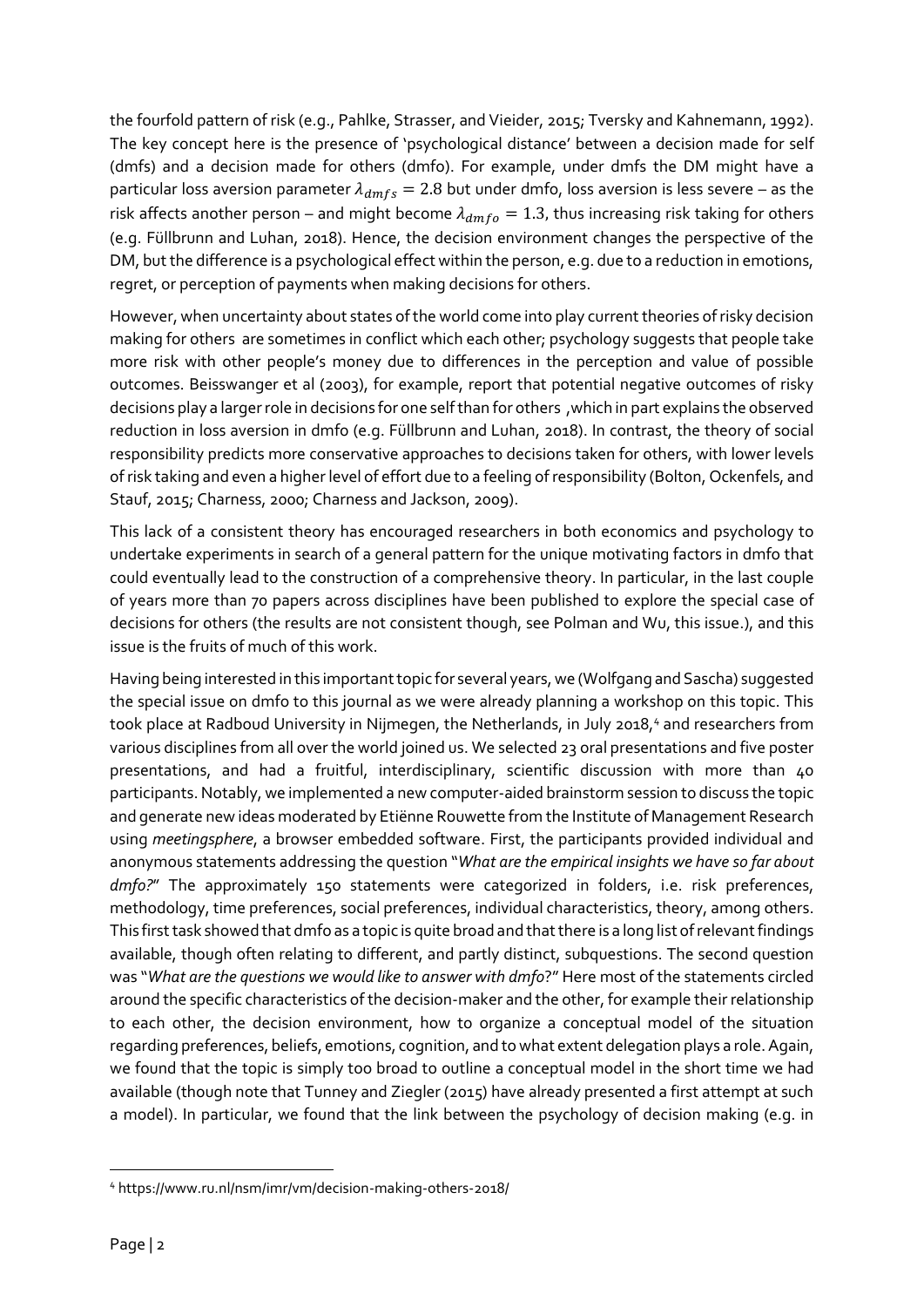terms of prospect theory) and the integration of the others' utility into the decision maker's utility (e.g. social preferences) was missing. The promotion of this Special Issue was one additional aim of the workshop, and we were heartened that many participants from this workshop submitted to this special issue.

We received many submissions, and the process of evaluating these has been very exciting. We had additional help from Alan Sanfey, an expert in decision neuroscience, in guest-editing this special issue. We are very grateful to the many researchers who helped us with refereeing, and we are proud of the articles that were accepted for publication. We eventually selected eight articles for publication while the editor's in chief handled the submissions from the guest editors. Hence, we thank Stefan Schulz-Hardt and Martin Kocher for accepting our proposal and for starting the special issue, and Carlos Alós-Ferrer for finalizing it.

# **CONTENT**

All of the contributors to this special issue endeavour to shed light on the question of how people make decisions for others. However, and usefully, the various articles consider the same question in different environments. Some of these articles analyse how participants take risky decisions for others with equal or unrelated consequences for the decision maker themselves (Füllbrunn and Luhan, this issue; Ertac, Gumren, and Gurdal, this issue; Losecaat Vermeer, Boksem and Sanfey, this issue; Barrafrem and Hausfeld, this issue; Polman and Wu, this issue). The typical questions here is whether we observe a *risky shift*, i.e. the DM takes higher risks for the others than for themselves, or a *cautious shift*, i.e. the DM takes lower risks for the others (Stoner, 1961).

In Füllbrunn and Luhan (this issue), the DM takes substantial responsibility in an investment decision (Gneezy and Potters, 1997) for six other subjects. The authors show that subjects invest significantly less for others than for themselves – independent of whether the DM face no payoff consequences or similar consequences as the six others – which is mainly driven by the relatively risk seeking subjects. However, as soon as the DM earns a tiny fraction of the profits with no consequences for losses (privatizing gains, socializing losses) the investment levels increase significantly to almost twice the level observed before. While dmfo generally seems to be driven by a trade-off between egoistic and social preferences, such convex incentives clearly trigger egoistic preferences while repelling social preferences. The experimental design of the limited liability treatment is a new environment to study situations in which DM take social risks for own benefits.

Ertac, Gumren, and Gurdal (this issue) consider the 'demand for authority' and the 'demand for autonomy'. In the experimental setting, a DM takes a risky decision for themselves and another subject, again using an investment game (Gneezy and Potters, 1997). Before this investment decision, the authors elicit the DM's willingness to pay to avoid making the risky decision for the other subject. At the same time they also elicit the other's willingness to pay to make the decisions themselves and not having the DM decide for them. Overall, Ertac, Gumren, and Gurdal (this issue) find that the others are willing to pay extra for taking their own decision while the DMs are not willing to pay extra for avoiding responsibility. The authors find several individual characteristics to affect delegation and decision making for others, most notably that males are willing to pay for their autonomy and that other-regarding preferences lead to avoidance of decisions for others involving losses.

Barrafrem and Hausfeld (this issue) study information processing in dmfo and dmfs situations using eye-tracking methodology. Using the Hey and Orme (1994) lottery selection design, they find no difference between dmfs and dmfo using structural estimations in a Cumulative Prospect Theory framework under different decision conditions based on dual process theory (control, deliberation, intuition). However, atthe information processing level they find DMs to have higher error rates when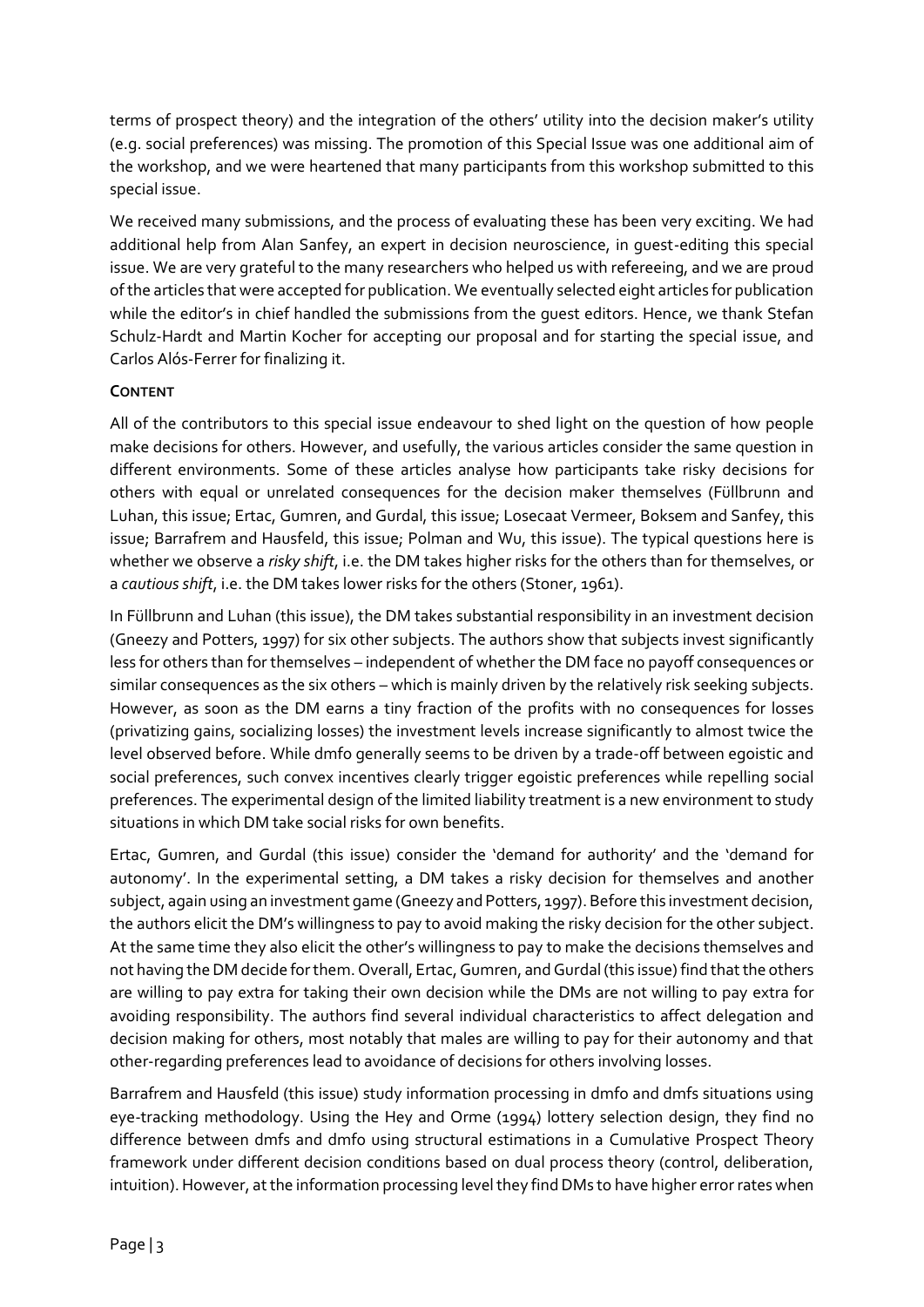making decisions for others, i.e. choices are less consistent, which leads the authors to the conclusion that DMs spend less effort when deciding for others.

Losecaat Vermeer, Boksem and Sanfey (this issue) use a different risk-taking scenario to analyse the difference between dmfo and dmfs. In their experiment, subjects experience either a gain or a loss, and subsequently can choose an additional mixed lottery to either get even after a loss, or to double their earnings after a gain. In line with prospect theory, the loss environment triggers risk seeking behaviour while the gain environment triggers risk aversion, and this result holds independent of whether they consider dmfo or dmfs. However, under dmfo the DM is more likely to accept the risk after a gain (risky shift in the gain domain). Overall, they observe a reduced impact of gains and losses under dmfo and discuss their results in terms of reduced salience and subjective value for prior gain/loss contexts, and consequently reduced engagement of affective processes.

Polman and Wu (this issue) finally summarize the (to the best of our, and their knowledge) entire existing literature on dmfo regarding decisions under risk. In their meta study they consider 71 reports with 128 effects and a total of 14,443 observations. They find a small effect size in favour of a risky shiftin dmfo. Digging deeper into the design features – like for whom the decisions are taken, whether a within- or a between-subject design was implemented, or whether decisions were hypothetical or incentivised – they find the sobering result that there is no clear shift. Polman and Wu (this issue) clearly show that it is difficult to integrate isolated experiments into a general framework.

For the articles above, the experimental environments were chosen such that differences in payments between the DM and the other can be (or have been) neglected. The next set of articles incorporate other-regarding preferences, i.e. they take the allocation of outcomes between DM and other(s) into account.

In a systematic analysis of the investment of both the DM and the other in the decision situation, Konow, Saijo, and Akai (this issue) use a dictator game to analyse the effect of several decision factors – most notably the DM's stake in a situation (spectator vs. stakeholder) and their position relative to others (in-group vs. out-group) – on adopted fairness rules. Using participants from two countries (USA and Japan) they find that in spectator decisions, allocations were significantly related to recipient entitlements, suggesting that an equity fairness preference was favoured. Conversely, stakeholder decisions were closer to equality, and in-group decisions were closer still. However, neither were unaffected by entitlement, implying that equity preferences were still employed to some degree. In stark contrast, out-group decisions favoured neither preference, significantly exceeding both equity and equality. This showed that decision makers were self-interestedly biased toward their in-group. These results held, for the most part, across both the US and Japanese sample.

There is a long lasting discussion in the experimental literature whether gender differences in individual risky decisions exist; Friedl, Pondorfer and Schmidt (this issue) concentrate on gender differences in situations with social risk taking. Using an experimental design based on Eckel and Grossman (2002), they consider a design in which the outcomes of the lotteries are either positively correlated (PCR, payments for DM/other in two states of the world are either high/high or low/low) or negatively correlated (NCR, payments for DM/other are either high/low or low/high). More generally they conclude that DMs take conservative risks for others. However, this result is driven by inequality aversion as–in particular females–take less risk for others in NCR than in PCR. Less risk taking in NCR means more equal payments. Examining participants from Papua New Guinea, which is more egalitarian than the typical student subjects (Friedl, Pondorfer and Schmidt, this issue), the effect almost disappears.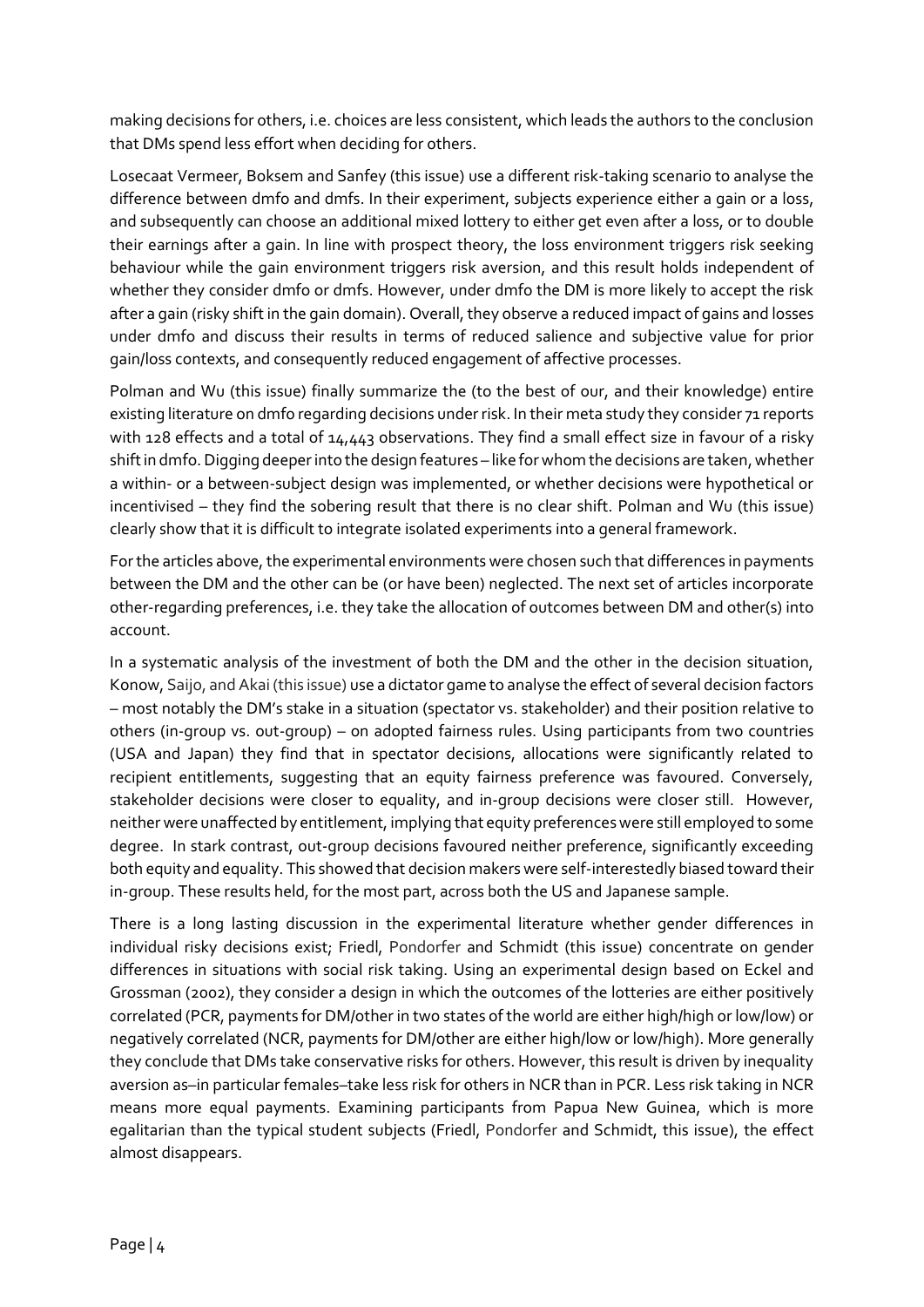Fonsari, Ploner, and Soraperra (this issue) also observe a form of cautious shift. Using the Columbia Card Task (see, e.g., Figner et al., 2009) the authors analyse whether DMs are willing to spend their own or the other's resources to reduce the risk for either. When given the chance to see the cards – reducing the risk – for a cost before the choice, DMs spend more money on reducing the risk for others than for for themselves. However, another important result from their study is that DMs are also willing to spend more of the other's money to reduce risks than of their own, results largely in line with Friedman's (1979) 'four ways to spend money'.

Waichman and von Blanckenburg (this issue) consider a somewhat different approach by taking dmfo to a strategic environment. They implement a Cournot competition game in which DMs chose the amount to produce which determines the prices and thus the revenue of the producer. The authors compare situations where individuals act as firms or where the DM and a passive other are a firm, systematically varying the involvement of the other (silent, can communicate with DM, sitting together but only DM is allowed to act). The authors find that, in principle, the DMs make similar decisions in dmfs and dmfo, which can largely be attributed to the strength of market forces in these types of experiments. The main finding in their paper, however, is that when making decisions for others DMs do not react to clues to collude with other market participants and show higher levels of competitiveness.

The final article takes a holistic approach by comparing dmfo vs dmfs in different games. Ifcher and Zarghamee examine whether a range of different behavioural biases, which have previously been identified in the literature, also apply under dmfo. They use the observations from 18 different tasks to study whether individual decision models and the related deviations found in experiments can explain behaviour in dmfo. The main result found in these various task are that DMs have a higher willingness to pay in dmfo when the tasks involve anchoring, an endowment effect or identifiablevictim bias, and that in dmfo the DMs more often do not display a clear preference structure in the various tasks. The higher willingness to pay is in line with Fonsari, Ploner, and Soraperra (this issue), again showing that the others' budget is less important than our own, when making similar decisions. The latter result points towards psychological self-other distance. It also demonstrates that it is not always clear who the relevant 'other' party is if several people are affected by a decision, e.g., when donating somebody else money to a third party.

## **CONCLUSION**

This special issue considers dmfo vs dmfs in different experimental games, with different methodologies, and using a variety of experimental designs, which taken together reflect a wide spectrum of economic decision contexts. All of the papers in this issue look at similar aspects, but from quite different angles. While this provides a broad overview of how different approaches tackle the important question of dmfs v dmfo, one challenge is that as a whole the results are perhaps too varied to integrate in a single overarching existing theoretical framework. The reason is that a) an agreed-upon holistic theoretical framework does not yet exist (Tunney and Ziegler, 2015, represent one first attempt) and that b) the experiments focus on different aspects that are to date not integrated, as they often occur in very different circumstances and represent very different aspects of everyday life. It is also important to note the nature of the differences between these studies - how the experiments are implemented (e.g. laboratory, field, online), what are the incentives (e.g. hypothetical, real), what is the amount of responsibility (e.g. one other, several others), what are the consequences for the decision maker (aligned incentives, fixed incentives, no incentives), for whom is the decision made (stranger, friends), the level of accountability, gain vs. loss domain, and so on. All of these contextual factors have been found to influence the DM, just as do the individual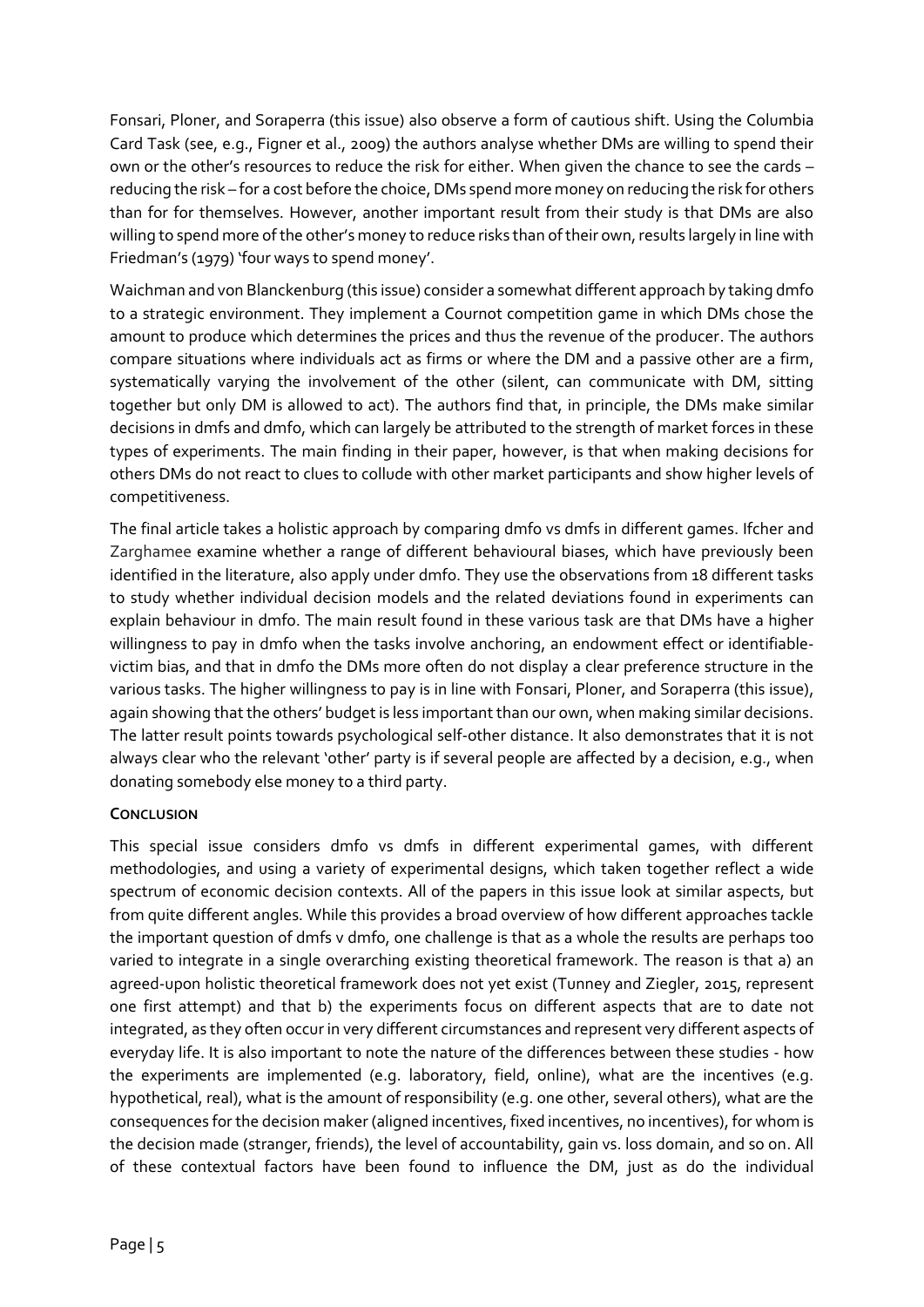characteristics of the DM (e.g. the influence of gender (Friedl, Pondorfer and Schmidt, this issue) or the influence of own risk preferences (Füllbrunn and Luhan, this issue) and the individual characteristics of the others (choices for children vs adults, relative wealth, gender etc.). Finally, researchers consider different theoretical frameworks (see e.g. Polman and Wu, this issue, on theoretical concepts) and form their conclusions based on the various model assumptions. Hence, in our view, currently the literature provides excellent articles with many robust results but many of the findings appear to be difficult to integrate into one consolidating framework. This clearly is the most important task for future research into dmfo.

As often the case, research does not fully answer existing questions but rather creates new ones, and this Special Issue is a clear case of the latter. However, it has also shown us the benefit of bringing together researchers from different disciplines who use different approaches with the goal of learning from each other and contributing towards a fuller understanding of this important topic. To continue this initiative, we would like to in create an active research network with the aim of contributing to the question as to how people make decisions for others. If you are interested in being part of such a network, please provide your details in an email to **dmfo.group@gmail.com**. We anticipate real progress in this area in the coming years, and welcome your involvement!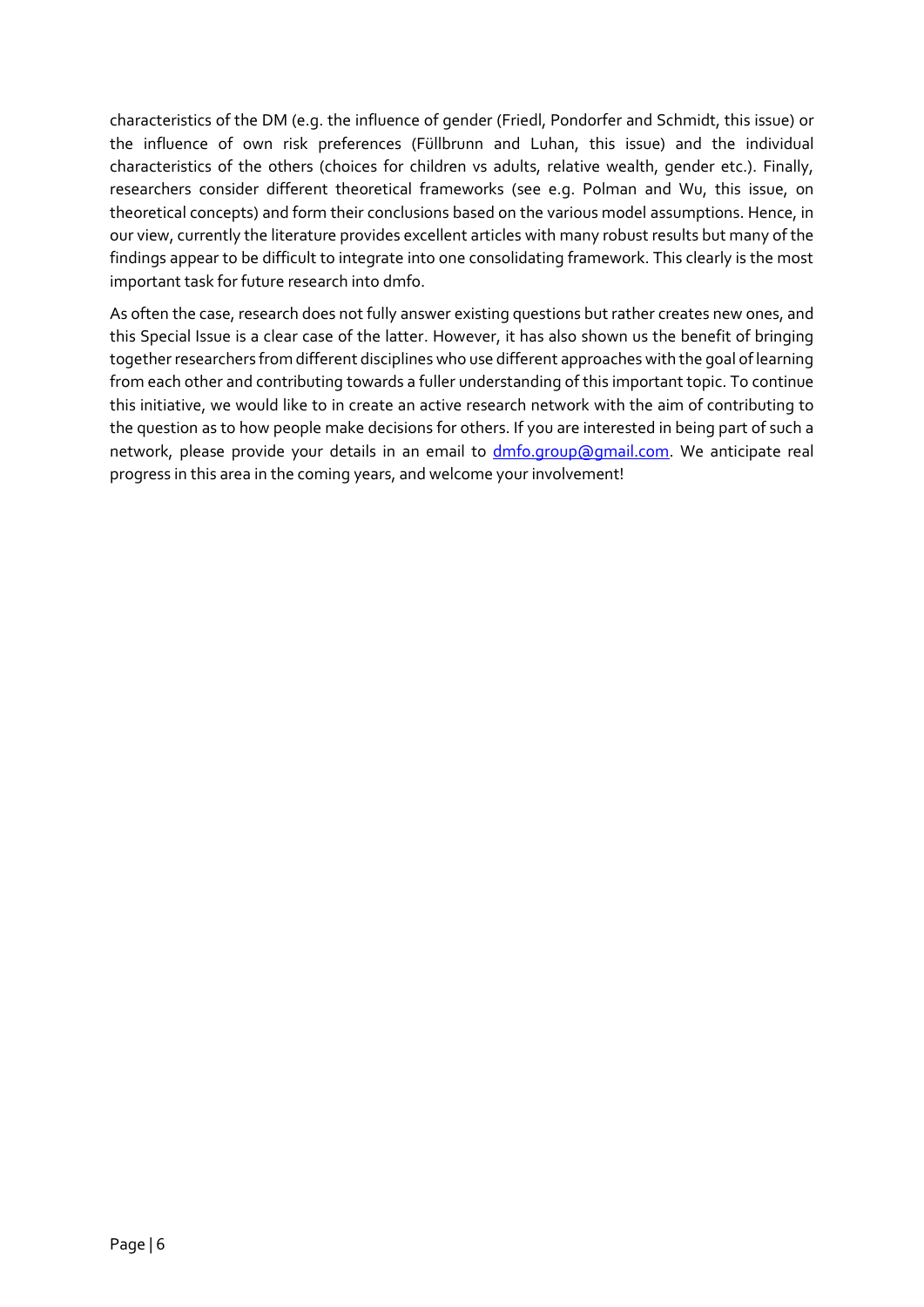## **REFERENCES**

Barrafrem, K. & Hausfeld, J. (this Issue). Tracing risky decisions for oneself and others: The role of intuition and deliberation, Journal of Economic Psychology

Beisswanger, A. H., Stone, E. R., Hupp, J. M., Allgaier, L. (2003). Risk taking in relationships: Differences in deciding for oneself versus for a friend. Basic and Applied Social Psychology 25 (2), 121-135.

Bernheim, D. B. & Whinston, M. D. (1986). Common agency. Econometrica: Journal of the Econometric Society, 923-942.

Bolton, G. E., & Ockenfels, A. (2000). Erc: A theory of equity, reciprocity, and competition. American Economic Review, 90(1), 166–193.

Bolton, G. E., Ockenfels, A., & Stauf, J. (2015). Social responsibility promotes conservative risk behavior. European Economic Review, 74, 109-127.

Charness, G. (2000). Responsibility and effort in an experimental labor market. Journal of Economic Behavior & Organization, 42(3), 375-384.

Charness, G., & Jackson, M. O. (2009). The role of responsibility in strategic risk-taking. Journal of Economic Behavior & Organization, 69(3), 241-247.

Dufwenberg, M., & Kirchsteiger, G. (2004). Dufwenberg

.Games and economic behaviour, 47(2), 268-298.

Eckel, C. C., & Grossman, P. J. (2002). Sex differences and statistical stereotyping in attitudes toward financial risk. Evolution and Human Behavior, 23(4), 281–295.

Ertac, S., Gumren, M., & Mehmet Y. Gurdal, M. Y. (this Issue). Demand for decision autonomy and the desire to avoid responsibility in risky environments: Experimental evidence, Journal of Economic Psychology

Fehr, E., & Schmidt, K. M. (1999). A theory of fairness, competition, and cooperation. Quarterly Journal of Economics, 817–868.

Figner, B., Mackinlay, R. J., Wilkening, F., & Weber, E. U. (2009). Affective and deliberative processes in risky choice: Age differences in risk taking in the Columbia card task. Journal of Experimental Psychology: Learning, Memory, and Cognition, 35(3), 709.

Fornasari, F. Ploner, M., & Soraperra, I. (this issue). Interpersonal risk assessment and social preferences: An experimental study, Journal of Economic Psychology

Friedl, A., Pondorfer, A., & Schmidt, U. (this issue). Gender differences in social risk taking, Journal of Economic Psychology

Friedman, M., & Friedman, R. (1979). Free to choose: A personal statement. Houghton Mifflin Harcourt.

Füllbrunn, S. C., & Luhan, W. J. (2017). Decision making for others: The case of loss aversion. Economics Letters, 161, 154–156.

Füllbrunn, S. C., & Luhan, W. J. (this issue). Responsibility and limited liability in decision making for others – An experimental consideration, Journal of Economic Psychology